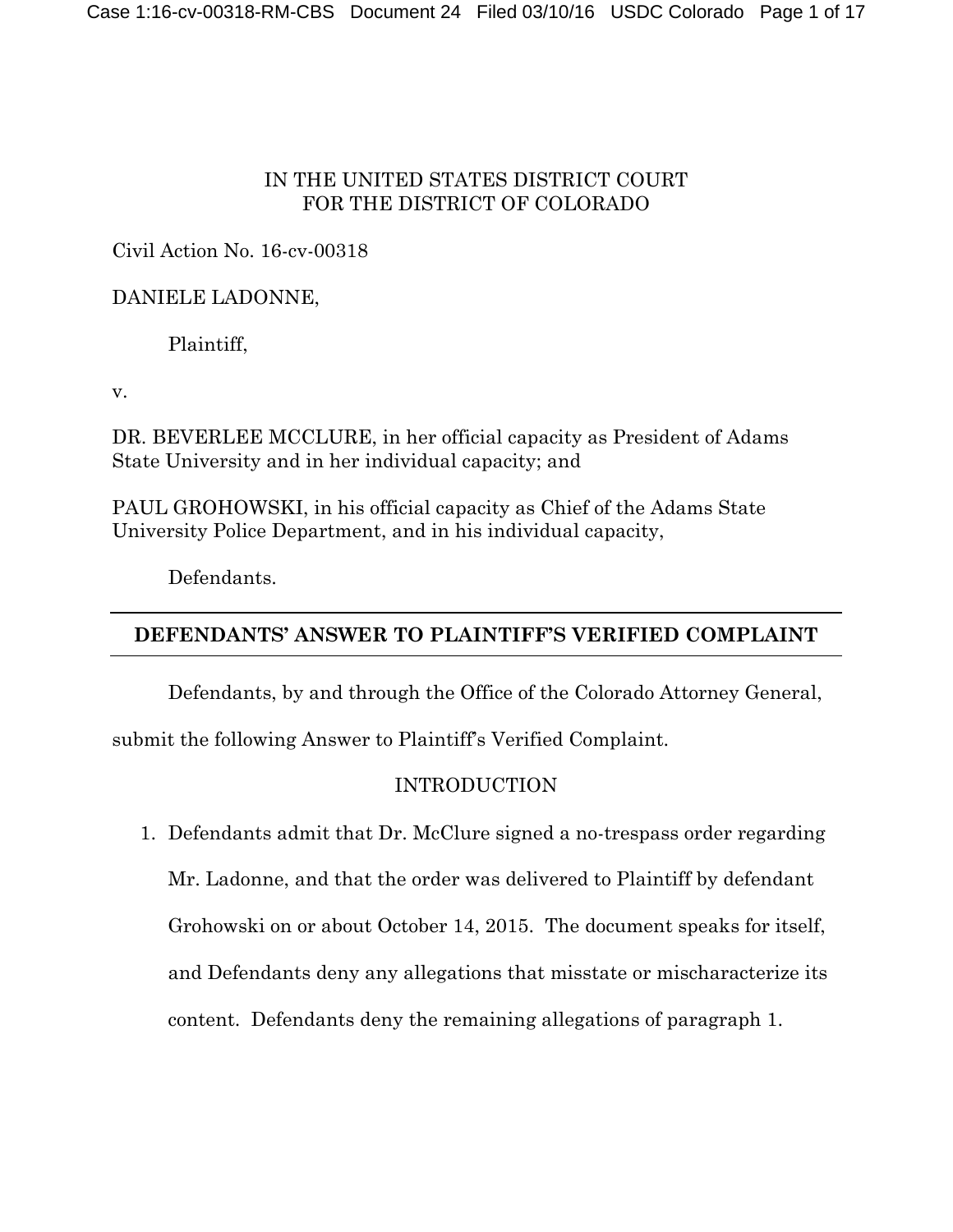2. With respect to the allegations of paragraph 2, Plaintiff's pleadings speak for themselves. Defendants admit that the public is and has been allowed to enter the campus of Adams State, but deny that the campus of Adams State University is or has been open to all individuals for all purposes without limitation.

#### **JURISDICTION AND VENUE**

- 3. Defendants admit the allegations of paragraph3.
- 4. Defendants admit the allegations of paragraph 4.
- 5. Defendants admit the allegations of paragraph 5.

#### **PARTIES**

- 6. Defendants admit the allegations of paragraph 6.
- 7. Defendants admit that Dr. McClure is the president of Adams State University in Alamosa. As for the remaining allegations of paragraph 7, Plaintiff's pleadings speak for themselves.
- 8. Defendants admit that Paul Grohowski is the chief of the Adams State University police department. As for the remaining allegations of paragraph 8, Plaintiff's pleadings speak for themselves.
- 9. Defendants respond to the allegations of paragraph 9 as set forth elsewhere in this Answer. To the extent that paragraph 9 asserts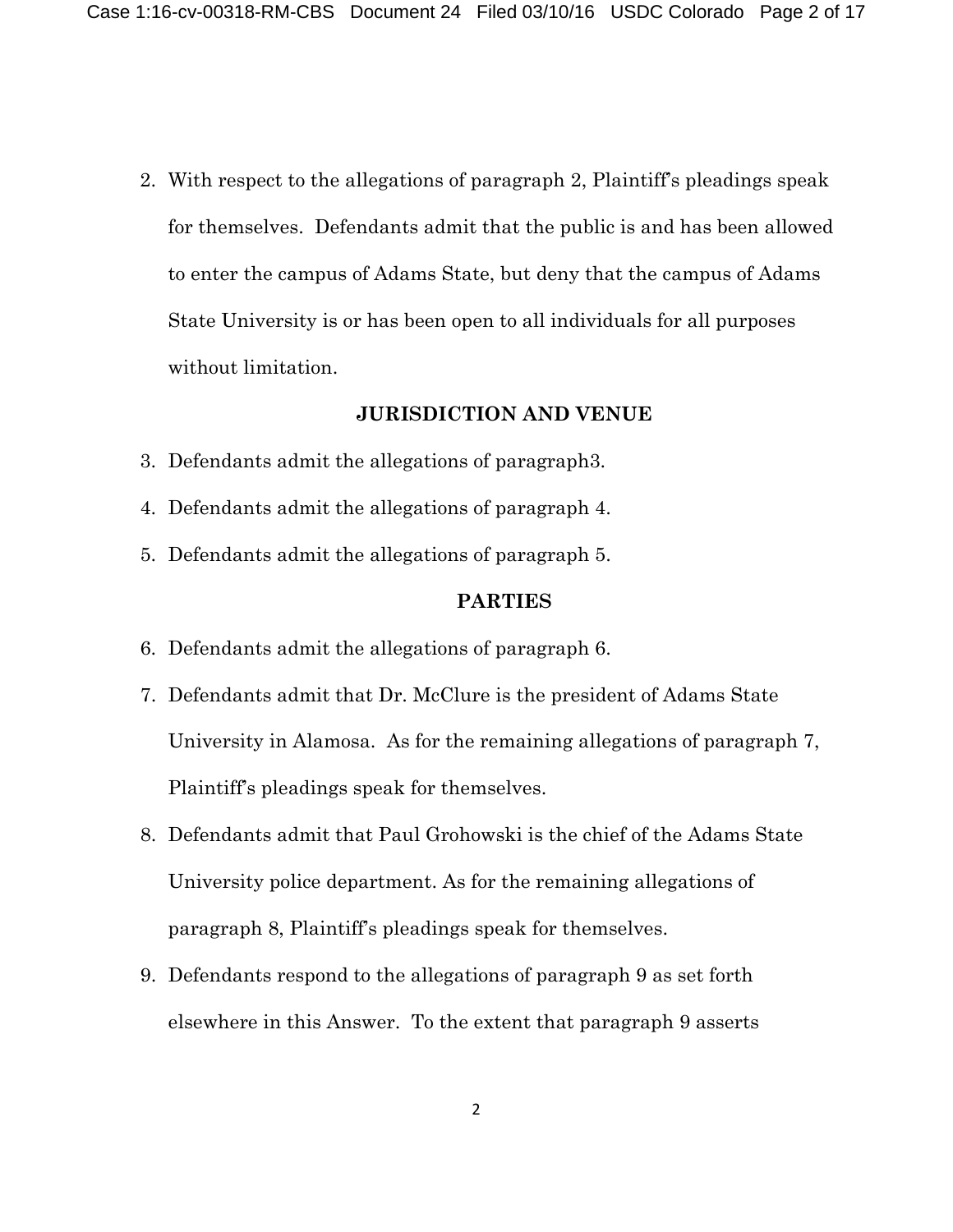separate or additional allegations, Defendants have insufficient

information to admit or deny these allegations and therefore deny them.

#### **Factual Allegations**

- 10.Defendants have insufficient information to admit or deny the allegations of paragraph 10 and therefore deny them.
- 11.Defendants have insufficient information to admit or deny the allegations of paragraph 11 and therefore deny them.
- 12.Defendants have insufficient information to admit or deny the allegations of paragraph 12 and therefore deny them.
- 13.Defendants admit the allegations of paragraph 13.
- 14.With respect to the allegations of paragraph 14, Defendants admit that Adams State hired Emberwilde Productions to perform video work from September 2013 through August 2015. Defendants admit that Adams State University hired Plaintiff to perform video work from August 2011 through September 2013. Defendants admit that some of the videos are embedded in various places on the Adams State webpage. Defendants deny the remaining allegations of paragraph 14, if any.
- 15.Defendants admit that on or about December 2013, Plaintiff applied for a full time faculty position to begin the following school year. Defendants admit that Plaintiff was not chosen for the position and that the position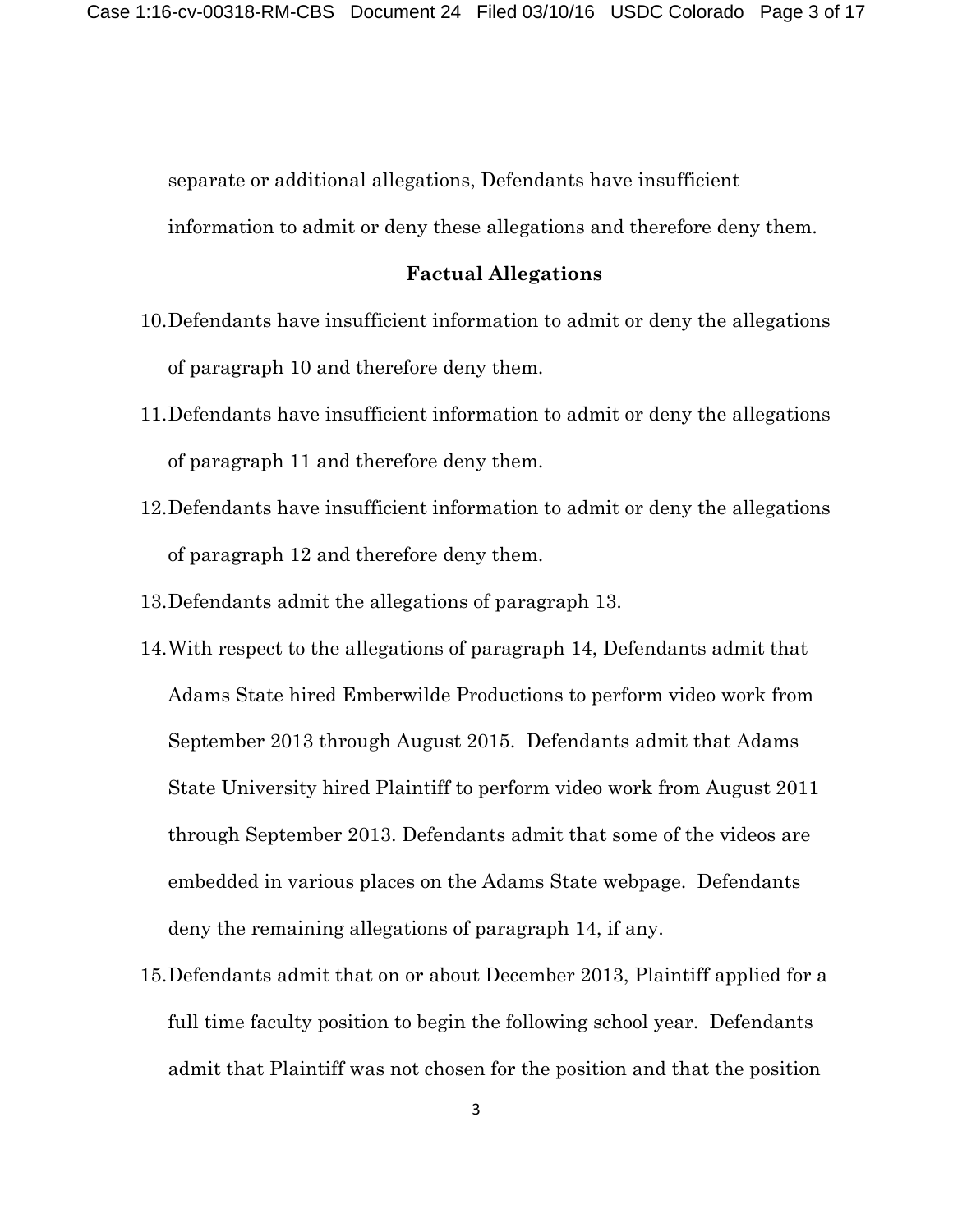was not filled after the initial search in 2014. Defendants have insufficient information to admit or deny the remaining allegations of paragraph 15 and therefore deny them.

- 16.Defendants admit the allegations of paragraph 16.
- 17. With respect to the allegations of paragraph 17, Defendants admit that many of Plaintiff's departmental evaluations were "meritorious." At this time, Defendants have insufficient information to admit or deny the remaining allegations of paragraph 17 and therefore deny them.
- 18.Defendants admit the allegations of paragraph 18.
- 19.Defendants admit that Plaintiff applied for the full time position cited in paragraph 19 on or about November or December 2014.
- 20.Defendants admit that Plaintiff was told in February 2015 that he would not receive an initial interview for the position, meaning that he was not under consideration as a finalist for the position. Defendants deny the remaining allegations of paragraph 20, if any.
- 21.With respect to the allegations of paragraph 21, Defendants admit that Plaintiff filed a complaint alleging that the hiring process was flawed, and that an investigation of the complaint revealed that his allegations were meritless.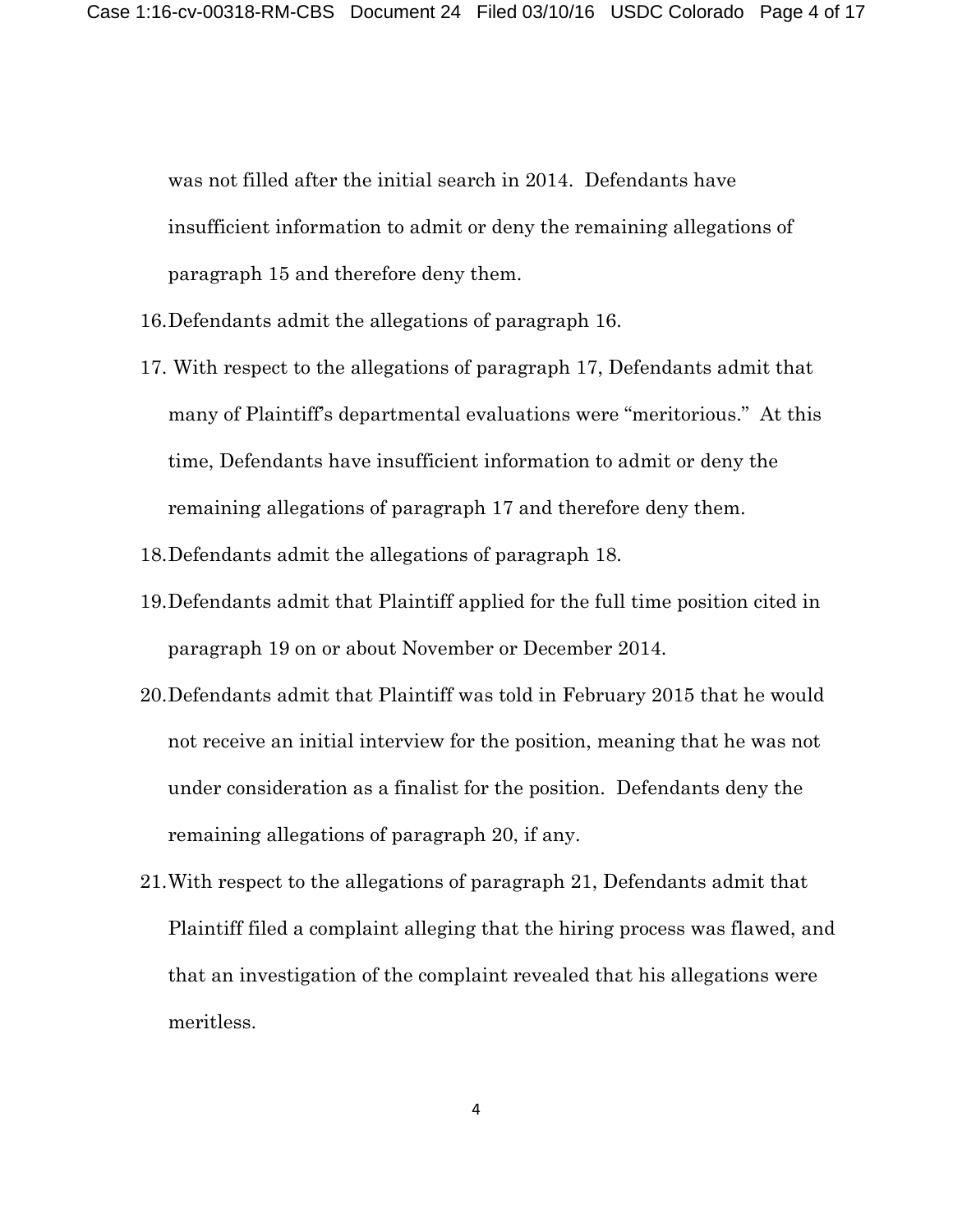- 22.Defendants have insufficient information to admit or deny the allegations of paragraph 22 and therefore deny the allegations.
- 23.Defendants have insufficient information to admit or deny the allegations of paragraph 23 and therefore deny them.
- 24.Defendants have insufficient information to admit or deny the allegations of paragraph 24 and therefore deny them.
- 25.Defendants admit the allegations of paragraph 25.
- 26.Defendants admit the allegations of paragraph 26.
- 27.Defendants admit the allegations of paragraph 27.
- 28.With respect to the allegations of paragraph 28, the content of the website speaks for itself, and to the extent that Plaintiff mischaracterizes the content, Defendants deny these allegations. Defendants have insufficient information to admit or deny the remaining allegations of paragraph 28 and therefore deny them.
- 29.Defendants deny the allegations of paragraph 29.
- 30.Defendants have insufficient information to admit or deny the allegations in paragraph 30 regarding Plaintiff's position with the Southern Colorado Film Festival and therefore deny these allegations. Defendants admit the remaining allegations of paragraph 30.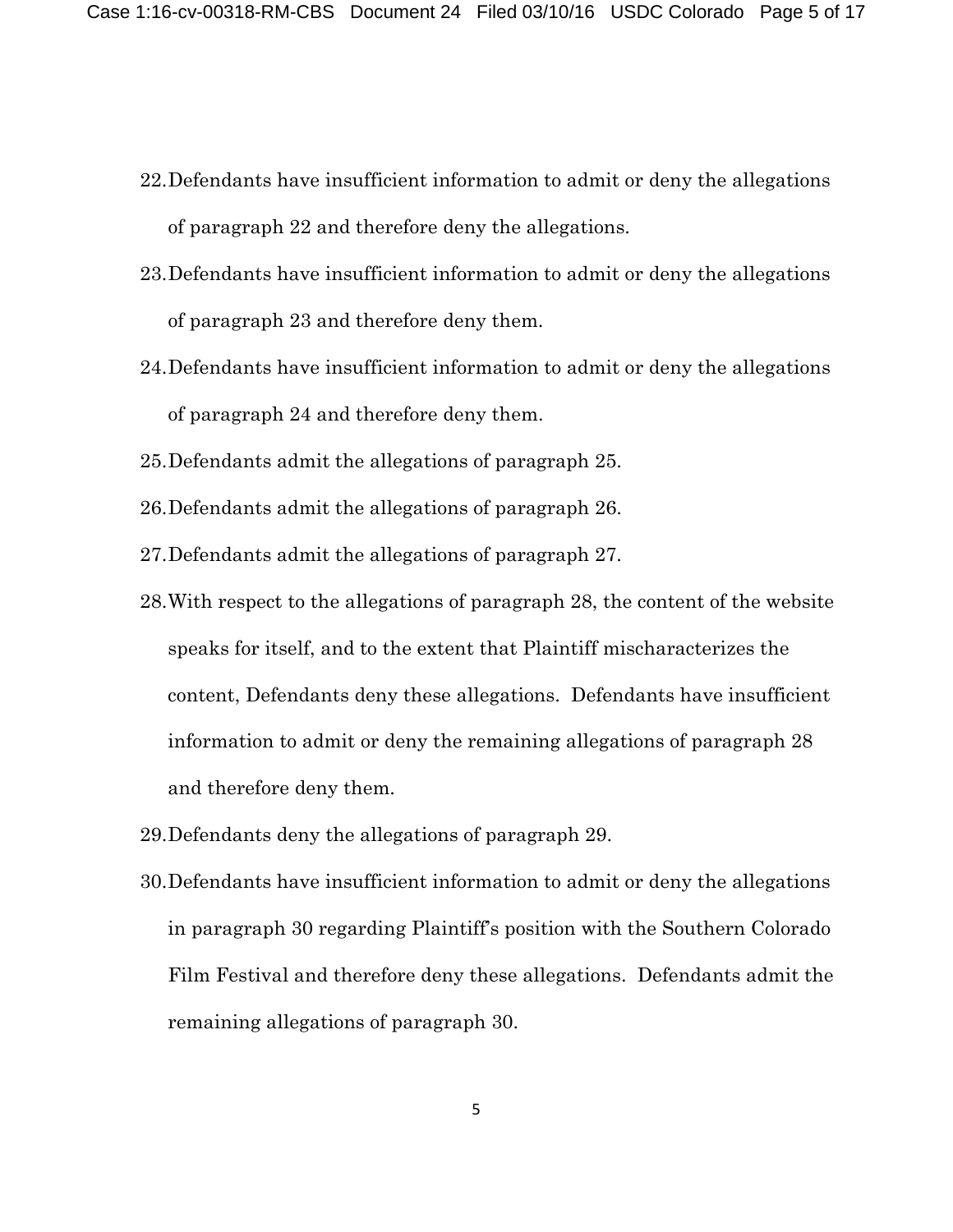- 31.With respect to the allegations of paragraph 31, Defendants admit that articles concerning Adams State University were published on the website. The published documents speak for themselves. Defendants deny any allegations in paragraph 31 that misquote or mischaracterize the published documents. Defendants have insufficient information to admit or deny the remaining allegations of paragraph 31, if any, and therefore deny these allegations.
- 32.Defendants admit that Dr. McClure informed Plaintiff on October 13, 2015 that he was not permitted to attend university administrative meetings. Defendants have insufficient information to admit or deny the remaining allegations of paragraph 32 and therefore deny these allegations.
- 33.Defendants admit that Defendant Grohowski delivered a no-trespass order to Plaintiff on October 14, 2015, and that the order was signed by Dr. McClure. Defendants have insufficient information to admit or deny the remaining allegations of paragraph 33 and therefore deny these allegations.
- 34.With respect to the allegations of paragraph 34, the Order speaks for itself. Defendants deny the any allegations concerning the content of the Order to the extent that Plaintiff mischaracterizes or misquotes it.

6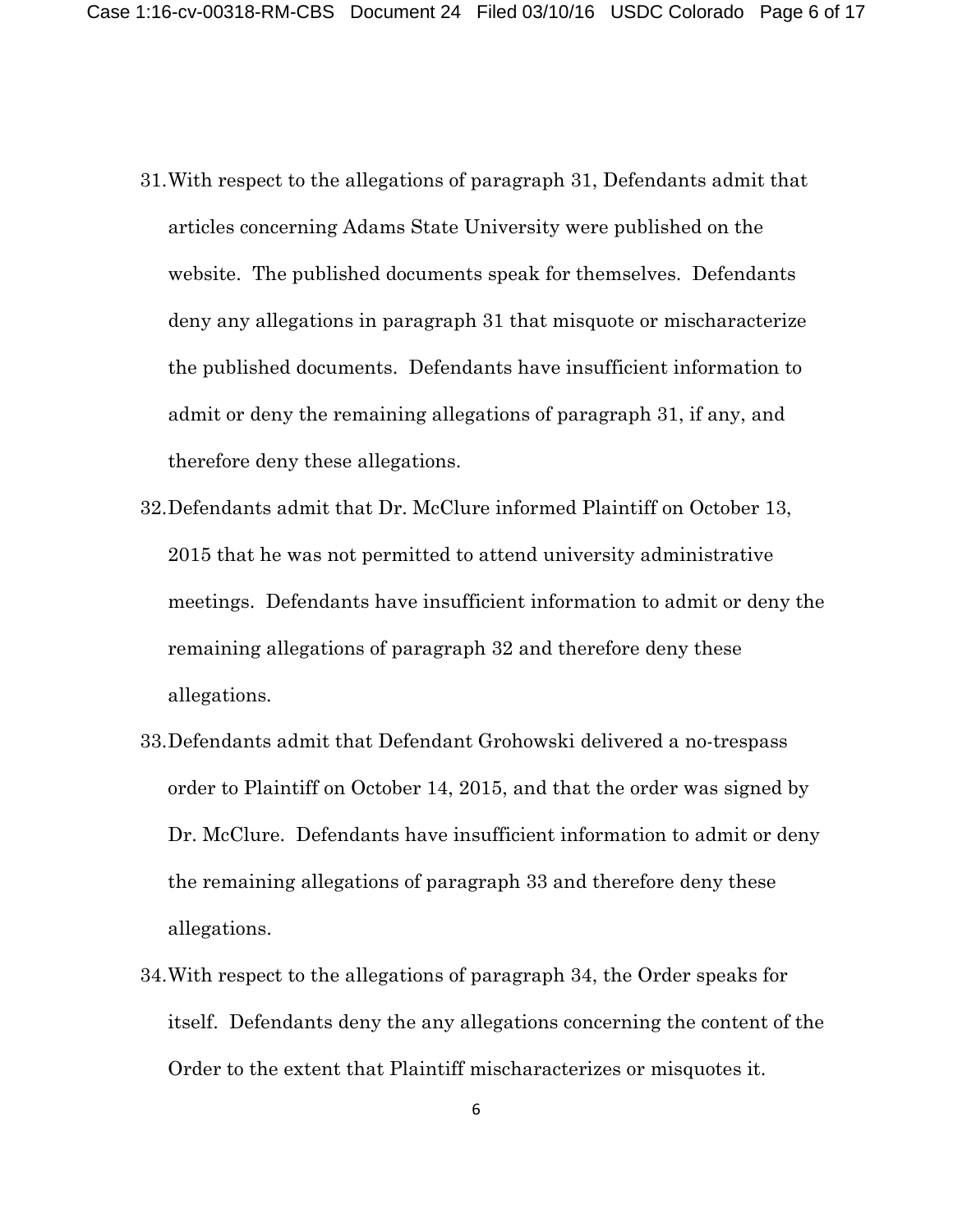- 35.With respect to the allegations of paragraph 35, the Order speaks for itself. Defendants deny the any allegations concerning the content of the Order to the extent that Plaintiff mischaracterizes or misquotes it.
- 36. Defendants admit that Plaintiff was not given advance notice of the order or offered a hearing prior to the time the no-trespass order was issued. Defendants deny the remaining allegations of paragraph 36, if any.
- 37.With respect to the allegations of paragraph 37, the Order speaks for itself. Defendants deny the any allegations concerning the content of the Order to the extent that Plaintiff mischaracterizes or misquotes it. Defendants admit that Plaintiff contacted Ms. Salazar to appeal the order, and that Ms. Salazar referred him to Vice President Kurt Cary.

Defendants deny the remaining allegations of paragraph 37, if any.

38.The correspondence referred to in paragraph 38 speaks for itself.

Defendants deny any allegations concerning the content of the correspondence to the extent that Plaintiff mischaracterizes or misquotes it.

39.The correspondence referred to in paragraph 39 speaks for itself. Defendants deny the any allegations concerning the content of the correspondence to the extent that Plaintiff mischaracterizes or misquotes it. Defendants deny any remaining allegations in paragraph 39.

7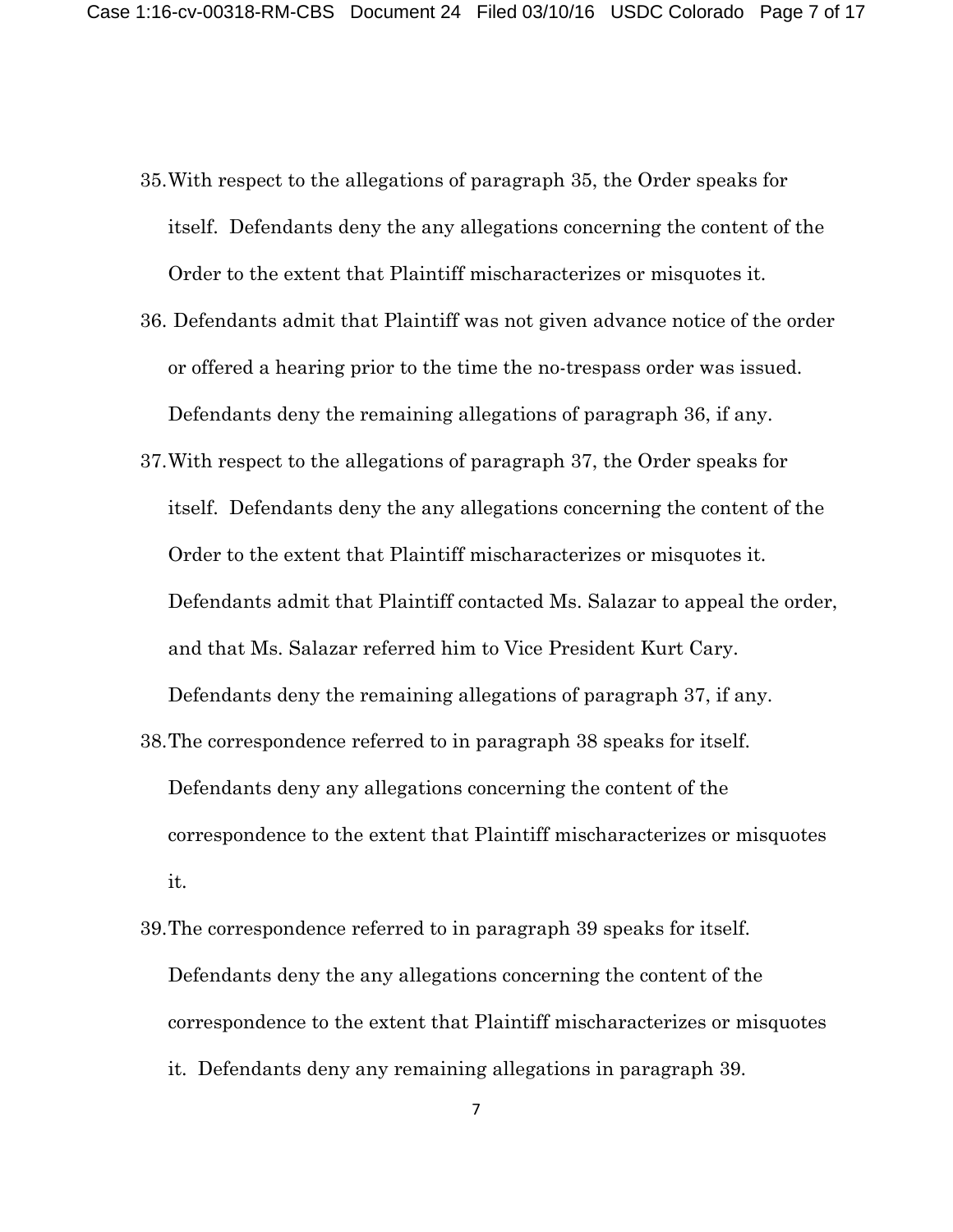- 40.Defendants deny the allegations of paragraph 40.
- 41.Defendants deny the allegations of paragraph 41.
- 42.The university code referred to in paragraph 42 speaks for itself. Defendants deny any allegations concerning the content of the university code to the extent that Plaintiff mischaracterizes or misquotes it.
- 43.The university code referred to in paragraph 43 speaks for itself. Defendants deny any allegations concerning the content of the university code to the extent that Plaintiff mischaracterizes or misquotes it.
- 44.Defendants admit that a persona non-grata policy received a first reading at the President's Cabinet on October 14, 2015, that the policy was withdrawn for revision from a second reading in November, and that the policy was adopted in January 2016. Defendants deny the remaining allegations of paragraph 44.
- 45. Defendants have insufficient information to admit or deny the allegations of paragraph 45 and therefore deny them.
- 46.Defendants have insufficient information to admit or deny the allegations of paragraph 46 and therefore deny them.
- 47.Defendants have insufficient information to admit or deny the allegations of paragraph 47 and therefore deny them.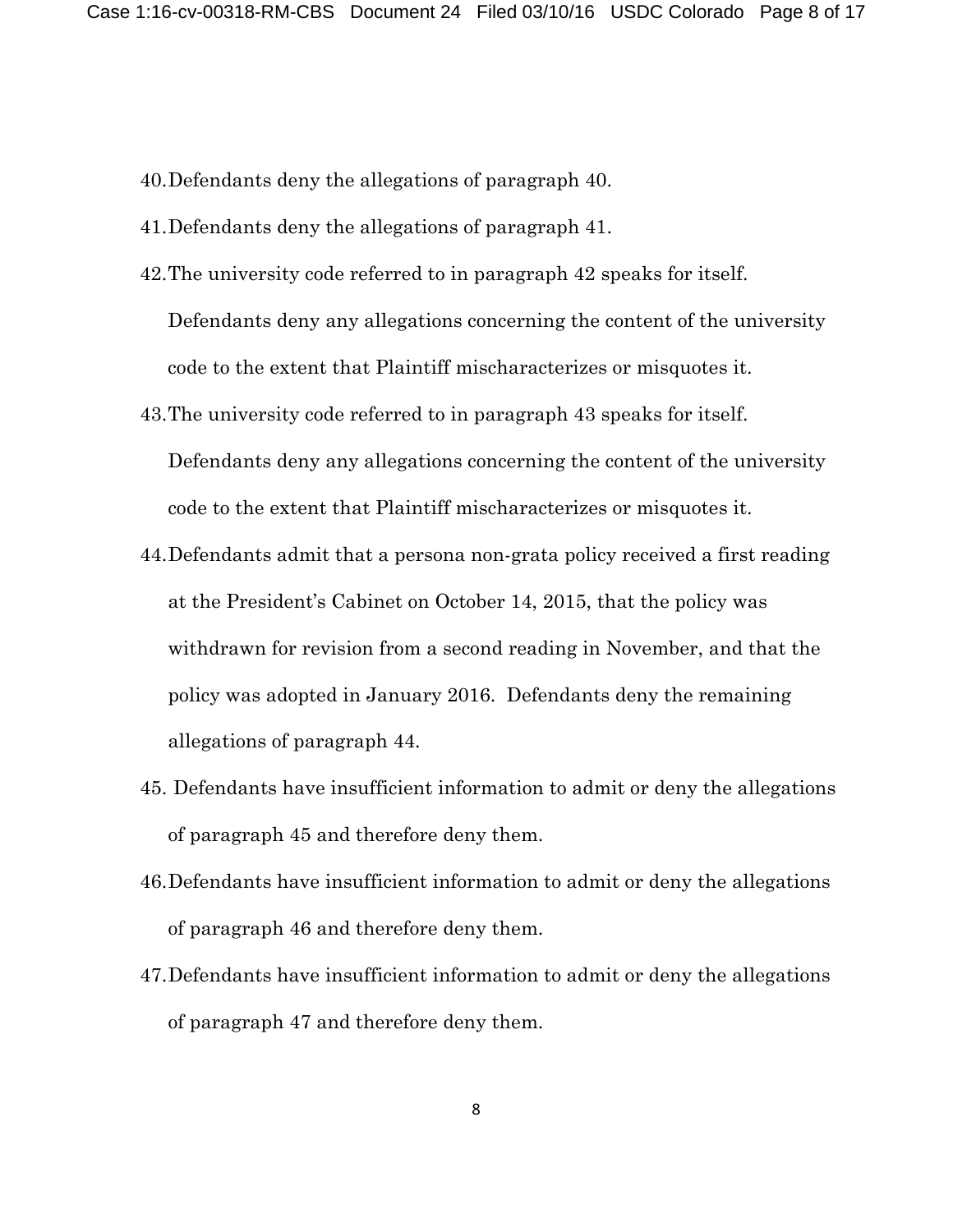- 48.Defendants have insufficient information to admit or deny the allegations of paragraph 48 and therefore deny them.
- 49.Defendants have insufficient information to admit or deny the allegations of paragraph 49 and therefore deny them.
- 50. Defendants have insufficient information to admit or deny the allegations of paragraph 50 and therefore deny them.
- 51.Defendants admit that Plaintiff is travelling to Peru in the summer of 2016, and that Plaintiff has paid for the trip. Defendants have insufficient information to admit or deny the remaining allegations of paragraph 51 and therefore deny them.
- 52.Defendants have insufficient information to admit or deny the allegations of paragraph 52 and therefore deny them.
- 53. Defendants have insufficient information to admit or deny the allegations of paragraph 53 and therefore deny them.
- 54.Defendants have insufficient information to admit or deny the allegations of paragraph 54 and therefore deny them.
- 55.Defendants admit that Alamosa is in the San Luis Valley, that the area surrounding Alamosa is rural, and that Adams State University is an important intellectual and cultural asset to the community. Defendants admit that the public may attend events at the university but deny that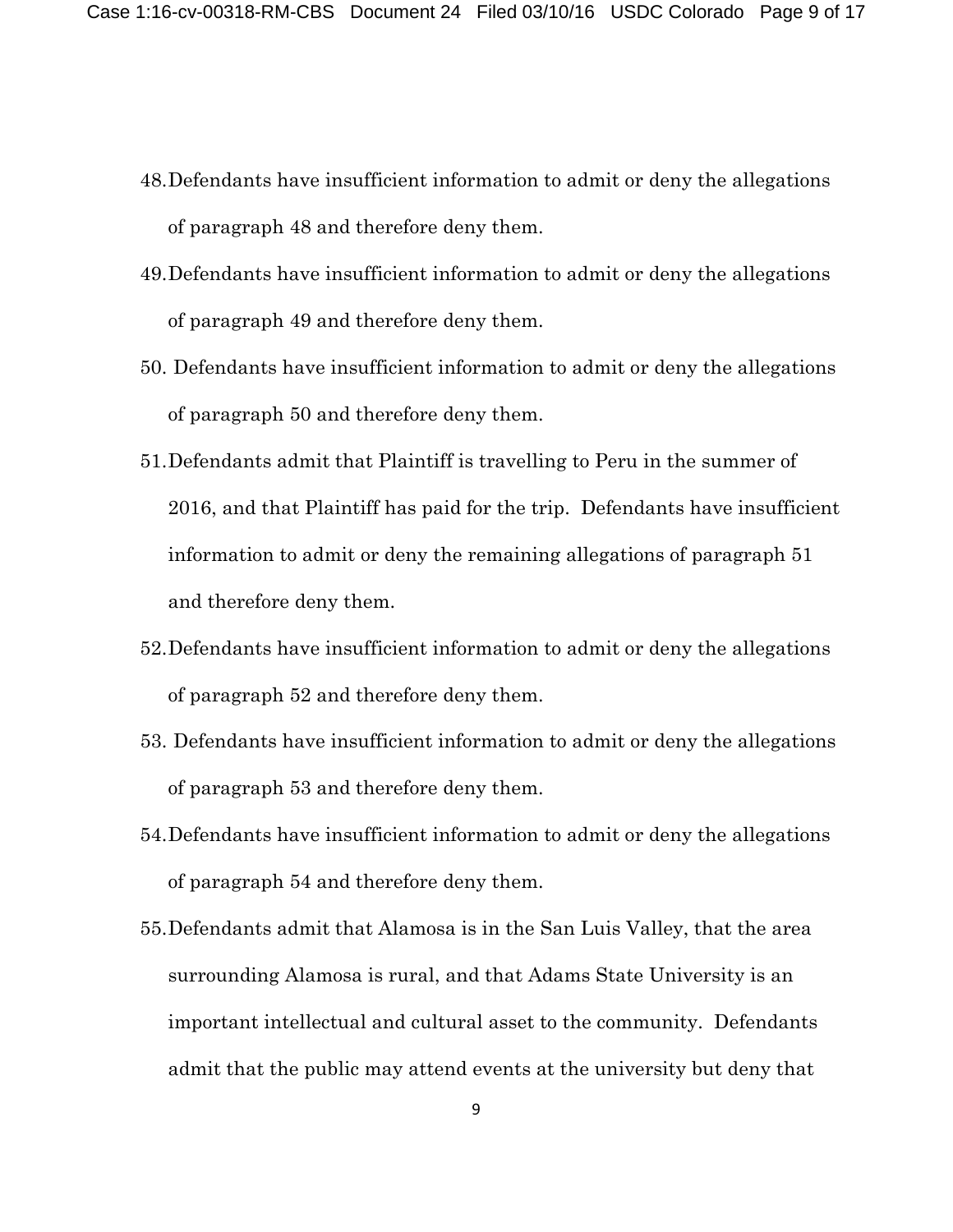the campus is open to the public as a matter of right. Defendants deny the remaining allegations of paragraph 55, if any.

- 56.Defendants admit that Adams State offers educational, cultural, and intellectual opportunities. Defendants deny that the campus is open to Plaintiff as a matter of right. Defendants deny the remaining allegations of paragraph 56, if any.
- 57.Defendants deny the allegations of paragraph 57.
- 58.The "open letter" referred to in paragraph 58 speaks for itself. Defendants deny any allegations concerning the content of the open letter to the extent that Plaintiff mischaracterizes or misquotes it. Defendants admit that Dr. Svaldi is the former president of Adams State University.
- 59. The newspaper article referred to in paragraph 59 speaks for itself. Defendants deny any allegations concerning the content of the article to the extent that Plaintiff mischaracterizes or misquotes it. Defendants deny the remaining allegations of paragraph 59, if any.
- 60.The memo referred to in paragraph 60 speaks for itself. Defendants deny any allegations concerning the content of the memo to the extent that Plaintiff mischaracterizes or misquotes it.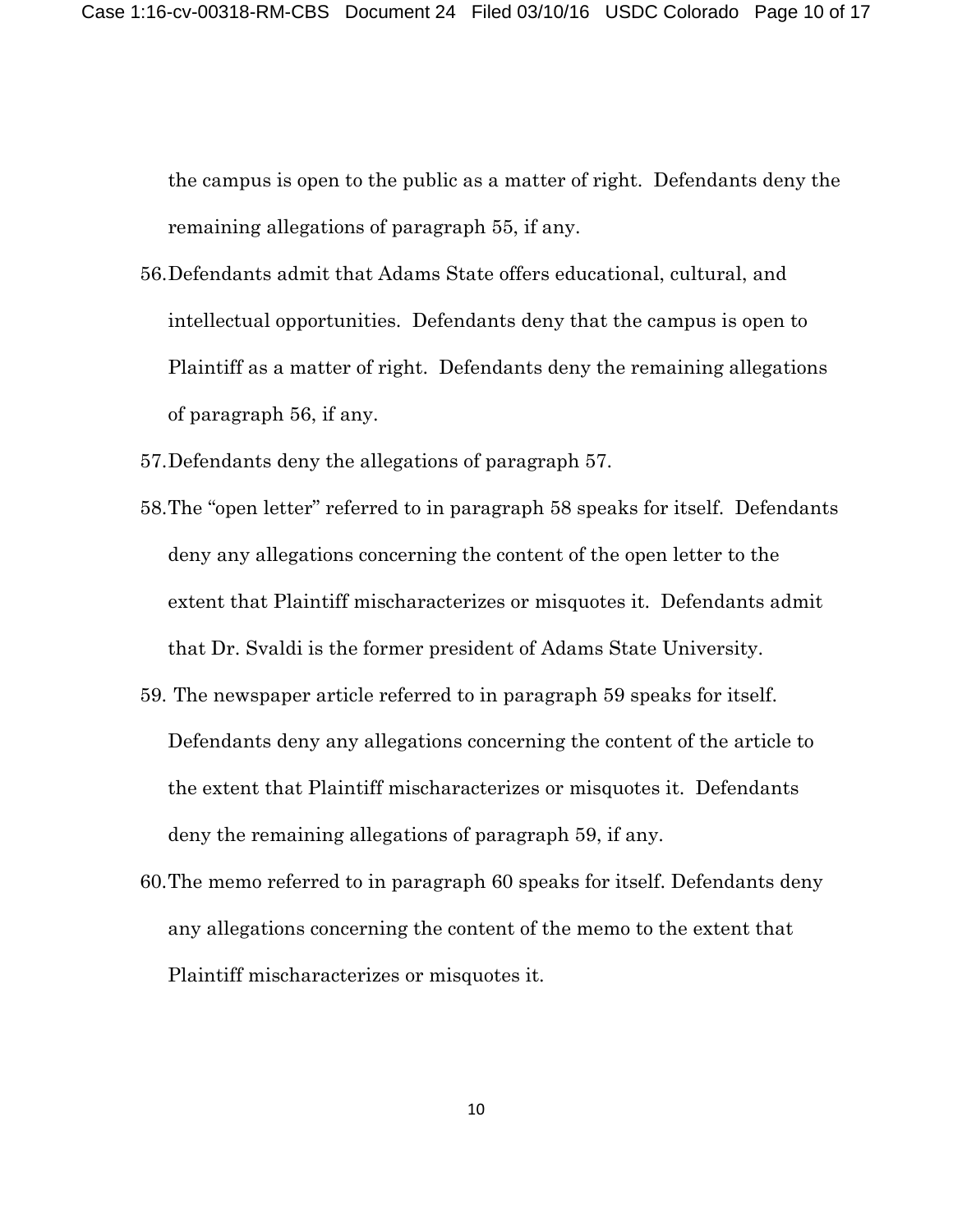- 61.The press release referred to in paragraph 61 speaks for itself. Defendants deny any allegations concerning the content of the press release to the extent that Plaintiff mischaracterizes or misquotes it.
- 62. The written statement referred to in paragraph 62 speaks for itself. Defendants deny any allegations concerning the content of the statement to the extent that Plaintiff mischaracterizes or misquotes it.
- 63.With respect to the allegations of paragraph 63, Defendants admit that Dr. McClure appeared before the faculty senate on November 18, 2015. Defendants admit that Dr. McClure had with her a file or folder of documents. Defendants have insufficient information to admit or deny the remaining allegations of subparagraph (a) and therefore deny these allegations. With respect to subparagraphs (b) and (c), Defendants believe that the general topics referred to in these subparagraphs were discussed, but cannot state with certainty the exact wording or context of Dr. McClure's comments. Defendants therefore have insufficient information to admit or deny the allegations in subparagraphs (b) and (c) and deny them. Defendants deny any remaining allegations of paragraph 63.
- 64.Defendants deny the allegations of paragraph 64.
- 65.Defendants deny the allegations of paragraph 65.
- 66.Defendants deny the allegations of paragraph 66.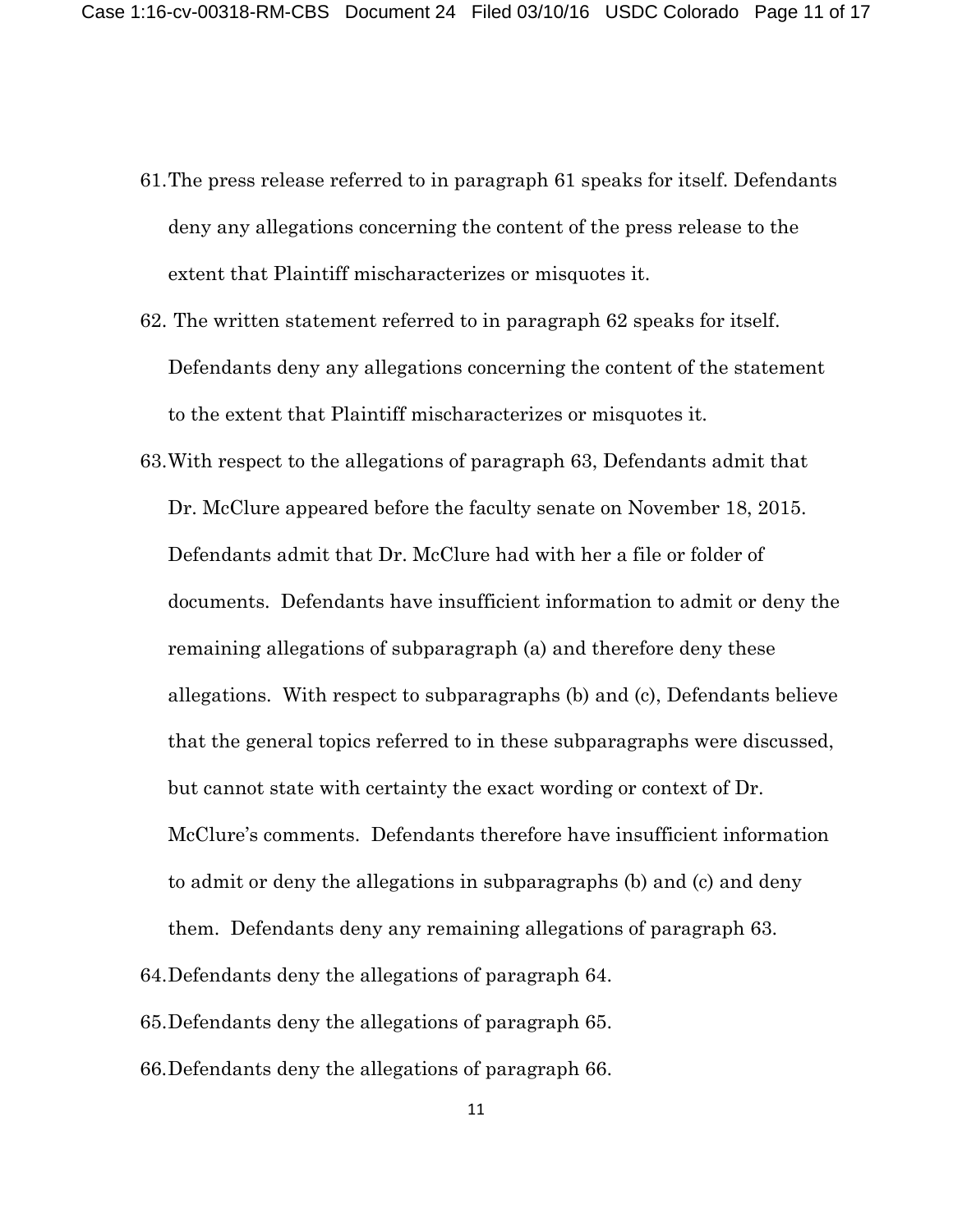- 67.With respect to the allegations of paragraph 67, Defendants admit that two organizations requested that Plaintiff be allowed on campus to video events. Defendants deny the remaining allegations of paragraph 67, if any.
- 68.Defendants admit the allegations of paragraph 68.
- 69.Defendants admit that the university required Plaintiff to sign a letter outlining conditions for his presence on campus for events occurring from December  $17 - 20$ , 2015. The letter speaks for itself. Defendants deny any allegations concerning the content of the letter to the extent that Plaintiff mischaracterizes or misquotes it. Defendants have insufficient information to admit or deny the remaining allegations of paragraph 69 and therefore deny these allegations.
- 70.Defendants admit that Plaintiff was allowed on campus to attend an oncampus art gallery opening on December 19, 2015. Defendants admit that Adams State received a letter from the San Luis Valley Ecosystem Council shortly before event advising that the Council wished to use Plaintiff's services at the event, and that permission was given verbally that Plaintiff could attend the event. Defendants have insufficient information to admit or deny the remaining allegations of paragraph 70 and therefore deny these allegations.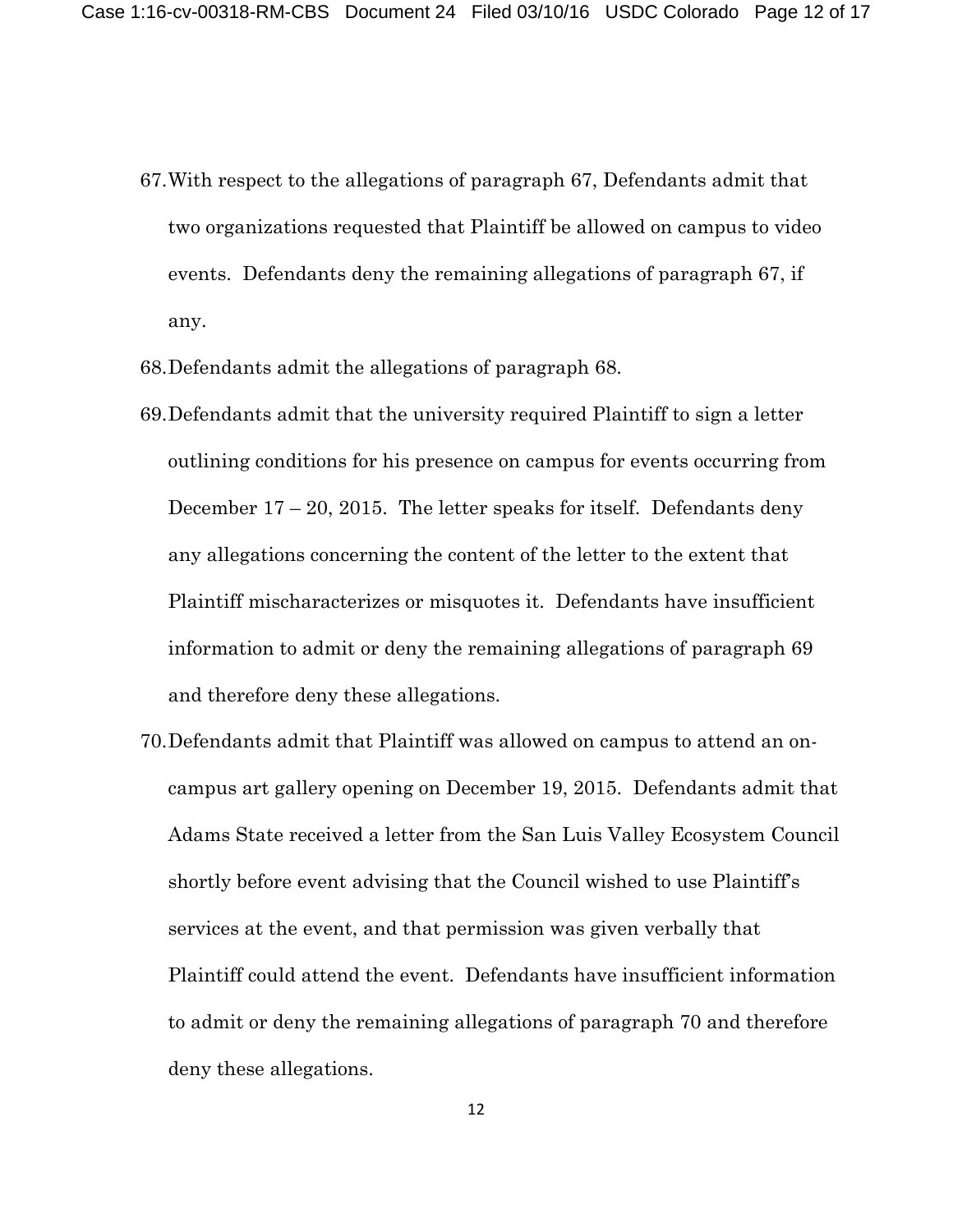- 71.Defendants deny the allegations of paragraph 71.
- 72.With respect to the allegations of paragraph 72, Defendants deny that under the law, an actual and immediate controversy exists.
- 73.With respect to the allegations of paragraph 73, Plaintiff's pleadings speak for themselves. Defendants deny that the issuance of the no trespass order violated Plaintiff's right to due process. Defendants further deny that the order was issued in retaliation for Plaintiff's exercise of his constitutional rights.
- 74.Defendants admit the allegations of paragraph 74.
- 75.Defendants deny that there is uncertainty or controversy under the law, and therefore deny the allegations of paragraph 75.
- 76.Defendants deny the allegations of paragraph 76.
- 77.Defendants respond to the allegations of paragraph 77 as stated elsewhere in this Answer.
- 78.Defendants deny the allegations of paragraph 78.
- 79.Defendants deny the allegations of paragraph 79.
- 80.Defendants deny that Plaintiff is entitled to the remedies he requests and therefore deny the allegations of paragraph 80.

### **First Claim for Relief**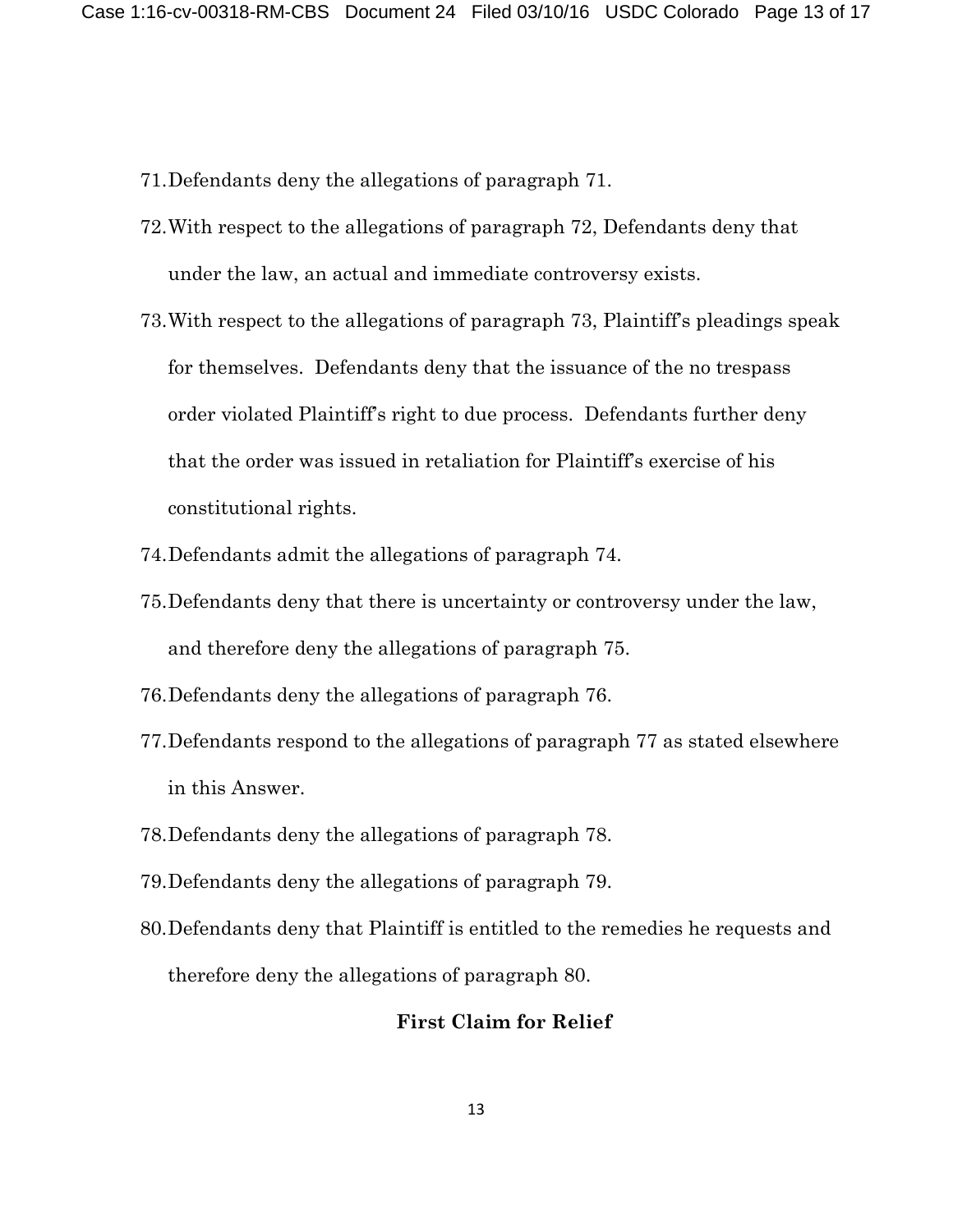81.Defendants have moved for the dismissal of Plaintiff's First Claim for Relief and therefore will not respond to paragraphs  $81 - 101$  (Plaintiff's First Claim for Relief). To the extent that a response to these paragraphs is required, Defendants deny the allegations.

### **Second Claim for Relief**

- 102. Defendants respond to the allegations of paragraph 102 as fully set forth elsewhere in this Answer.
- 103. Defendants admit the allegations of paragraph 103.
- 104. Defendants admit the allegations of paragraph 104.
- 105. Defendants deny the allegations of paragraph 105.
- 106. The allegations in paragraph 106 appear to refer to defendant

Grohowski's letter of October 28, 2015, described in paragraph 58 of the

Complaint. This letter speaks for itself. Defendants deny any allegations

concerning the content of the letter to the extent that Plaintiff

mischaracterizes or misquotes it.

- 107. Defendants deny the allegations of paragraph 107.
- 108. Defendants deny the allegations of paragraph 108.
- 109. Defendants deny the allegations of paragraph 109.
- 110. Defendants deny the allegations of paragraph 110.
- 111. Defendants deny the allegations of paragraph 111.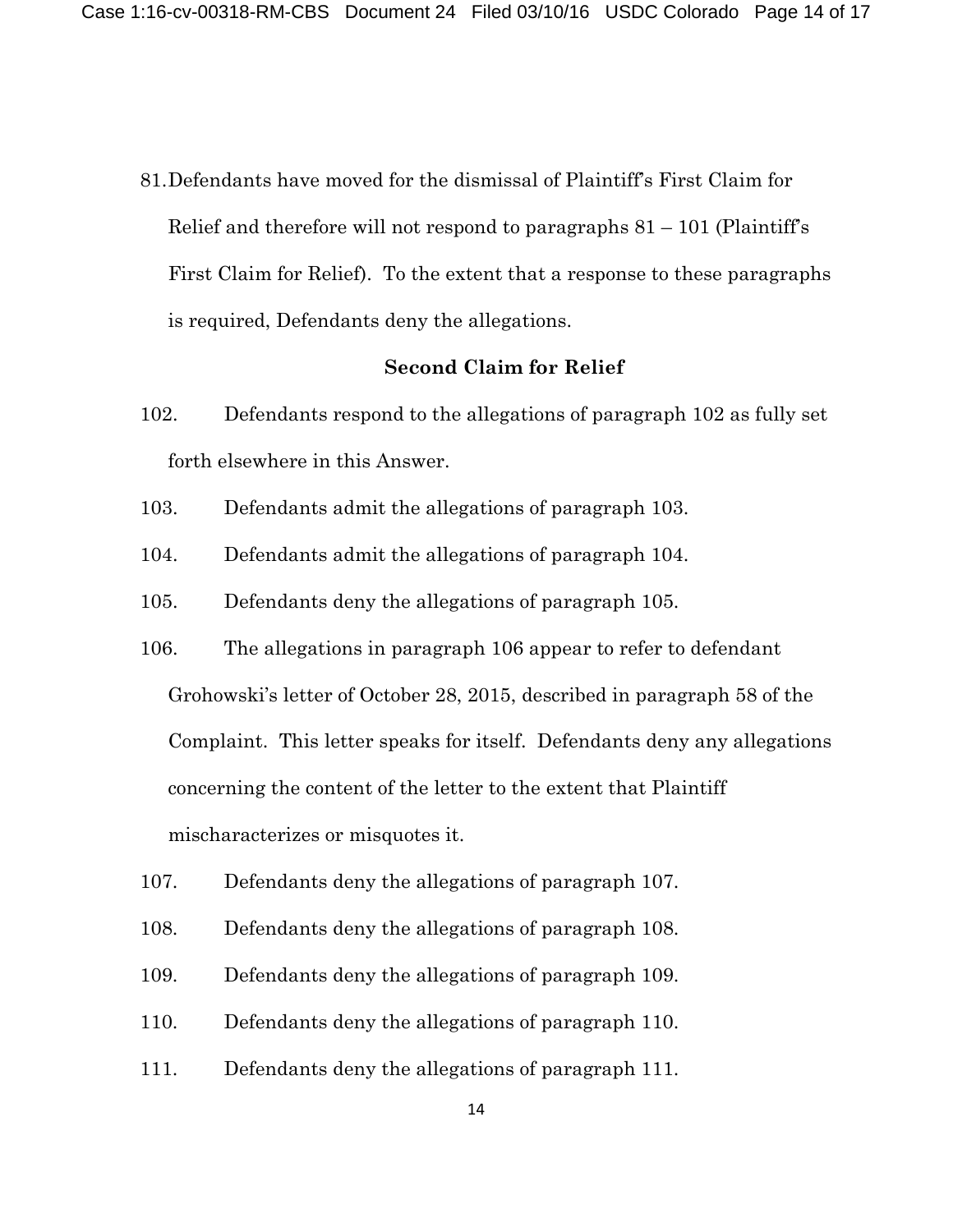- 112.Defendants deny that Plaintiff is entitled to the relief requested in paragraph 112.
- 113.Defendants deny that Plaintiff is entitled to any relief, including an award of nominal damages, a declaratory judgment, a preliminary and permanent injunction, and an award of attorney fees and costs.
- 114.Defendants deny any allegation in Plaintiff's Verified Complaint that is not admitted in this Answer.

## **Affirmative Defenses**

- 1. Plaintiff has failed to state claims for relief.
- 2. Defendants are entitled to qualified immunity.
- 3. Plaintiff has been afforded all the rights, privileges, and immunities granted by the United States Constitution, the Colorado Constitution, and state and federal law.
- 4. Defendant reserves the right to assert additional affirmative defenses or rescind affirmative defenses after further investigation and discovery.

Wherefore, Defendants requests this Court to enter judgment in their favor and additionally request attorney fees, costs, and any other relief this Court deems just and proper.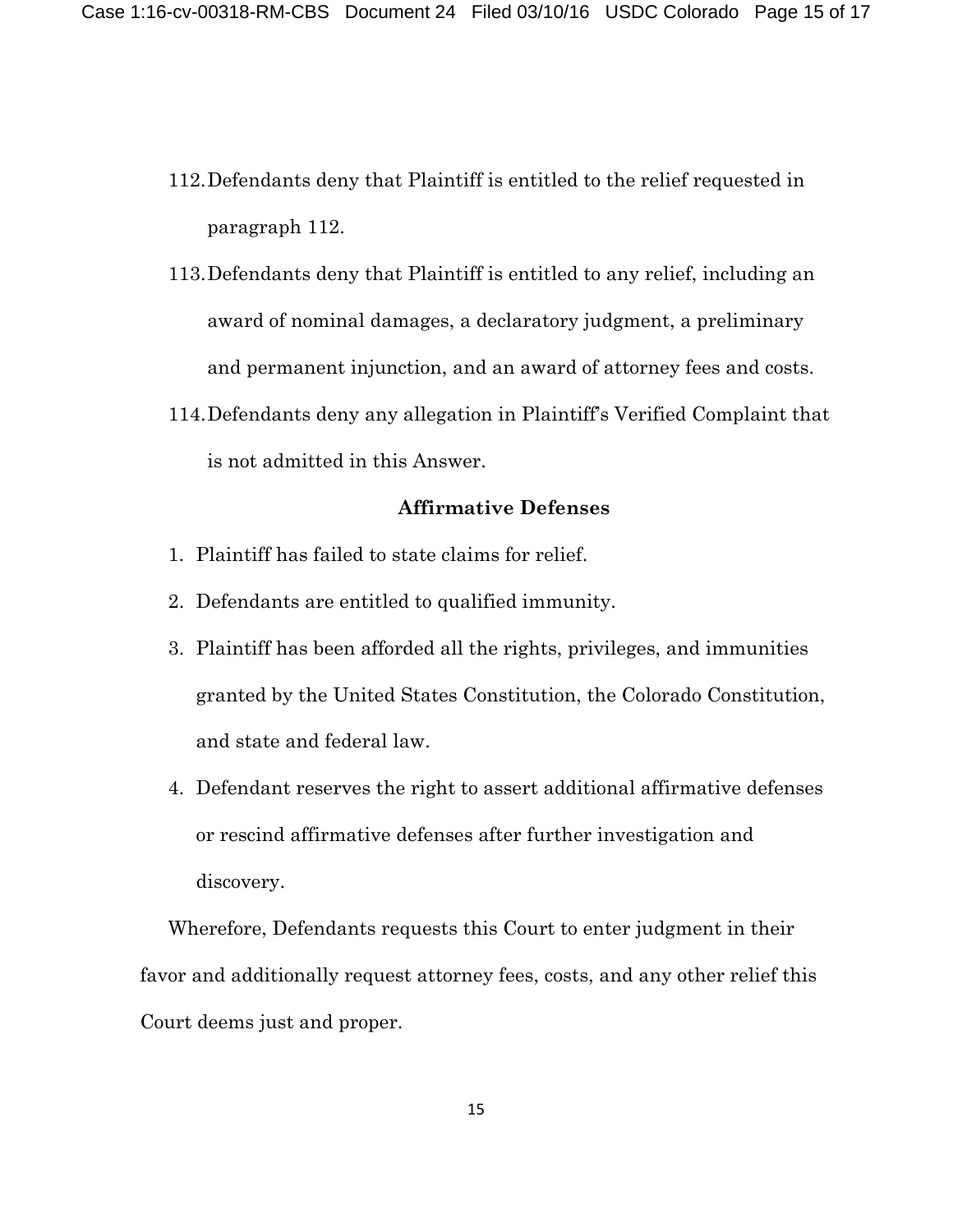CYNTHIA H. COFFMAN Attorney General

*s/ Kathleen Spalding*

PATRICK SAYAS\* KATHLEEN SPALDING\* Senior Assistant Attorneys General Civil Litigation & Employment Section Attorneys for Defendants

Ralph L. Carr Colorado Judicial Center 1300 Broadway, 10th Floor Denver, Colorado 80203 Telephone: (720) 508-6634 (Spalding) (720) 508-6633 (Sayas) FAX: (720) 508-6032 E-Mail: [kit.spalding@coag.gov;](mailto:kit.spalding@coag.gov) Pat.sayas@coag.gov \*Counsel of Record

AG FILE: DOCUMENT3